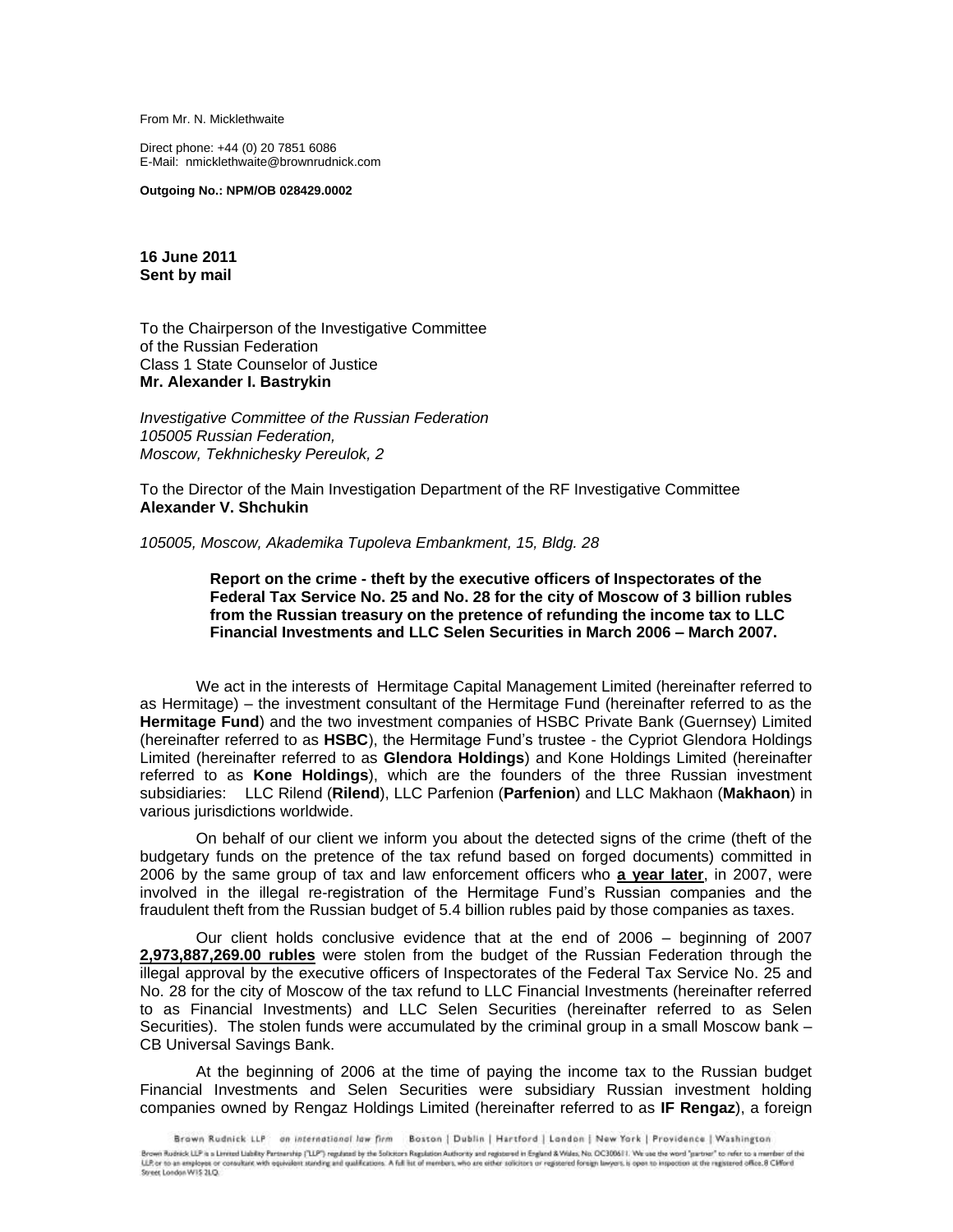investment fund controlled by Renaissance Capital Investment Management Limited (hereinafter referred to as **Renaissance Capital**)<sup>1</sup>. At the end of 2006 at the time of the illegal approval by the executive officers of Inspectorates of the Federal Tax Service No. 25 and No. 28 for the city of Moscow of the refund of the earlier paid taxes to Financial Investments and Selen Securities from the RF treasury these two companies belonged to Russian individuals.

We hold that investigating into this crime is of crucial importance not only because we speak here of another large-scale theft of budgetary funds committed by the executive officers of Inspectorates of the Federal Tax Service No. 25 and No. 28 for the city of Moscow in cooperation with other persons stated in this report as belonging to the criminal group, but also because the arrest, the detention in custody and the very death of the Hermitage Fund's lawyer Sergey Magnitsky in the Matrosskaya Tishina Detention Center proved to be directly rooted to the fact that not long before his illegal arrest (in November 2008) traces of the second, earlier committed crime were found and it was established to have been committed by the same group of persons who were involved in the illegal re-registration of the Hermitage Fund's companies and the theft from the budget of 5.4 rubles of taxes paid by those companies.

In this connection we insist on the immediate, comprehensive and impartial investigation into the facts associated with the possible involvement of the former and active executives of the tax authorities (Inspectorates of the Federal Tax Service No. 25 and No. 28 for the city of Moscow, headed by E.I. Khimina and O.G. Stepanova, respectively) in another crime – the theft of **2,973,887,269.00** rubles of the earlier paid taxes by the two Russian companies, Financial Investments and Selen Securities; we believe that such an investigation ought to be carried by neutral persons who are not in a conflict of interest, which would render the investigation incomplete and biased.

#### **1. Information about the crime**

During the period from March 2006 to March 2007 a criminal association allegedly comprising the executive officers of the two Inspectorates of the Federal Tax Service for the city of Moscow No. 25 (headed by E.I. Khimina, hereinafter referred to as **Elena Khimina**) and No. 28 (headed by O.G. Stepanova, hereinafter referred to as **Olga Stepanova**), the actual owner of CB Universal Savings Bank (hereinafter referred to as **Universal Savings Bank**) D.V. Klyuev who had been earlier convicted for fraud (hereinafter referred to as Dmitry Klyuev)<sup>2</sup>, the lawyer A.A. Pavlov (hereinafter referred to as **Andrey Pavlov**) and other persons organized a theft of **2,973,887,269.00** rubles from the budget of the Russian Federation on the pretence of the refund of taxes of two companies – Financial Investments and Selen Securities.

This crime was revealed by the Hermitage Fund's lawyer Sergey Magnitsky during the investigation of a large-scale fraud against Hermitage itself and the Hermitage Fund, committed on the territory of Russia in the second half of 2007, in consequence of which three Russian companies were stolen from the Hermitage Fund (LLC Rilend, Parfenion and Makhaon, hereinafter referred to as **the Hermitage Fund's Russian subsidiaries**), against which fictitious obligations for 30 billion rubles were fabricated in the arbitration courts, on the basis of which 5.4 billion rubles (an equivalent of 230 million US dollars) that had been previously paid by the companies as the income tax were afterwards stolen from the Russian state budget and this illegal tax refund was approved by the same tax inspectorates –Inspectorates of the Federal Tax Service No. 25 and No. 28 for the city of Moscow.

Attachment 4. IF Rengaz – information.

<sup>&</sup>lt;sup>1</sup> Attachment 1. Extract from the IF Rengaz presentation.

Attachment 2. Extract from the annual report for 2004. IF Rengaz.

Attachment 3. Extract from the IF Rengaz Prospectus.

<sup>2</sup> <http://www.kommersant.ru/doc/690060?isSearch=True>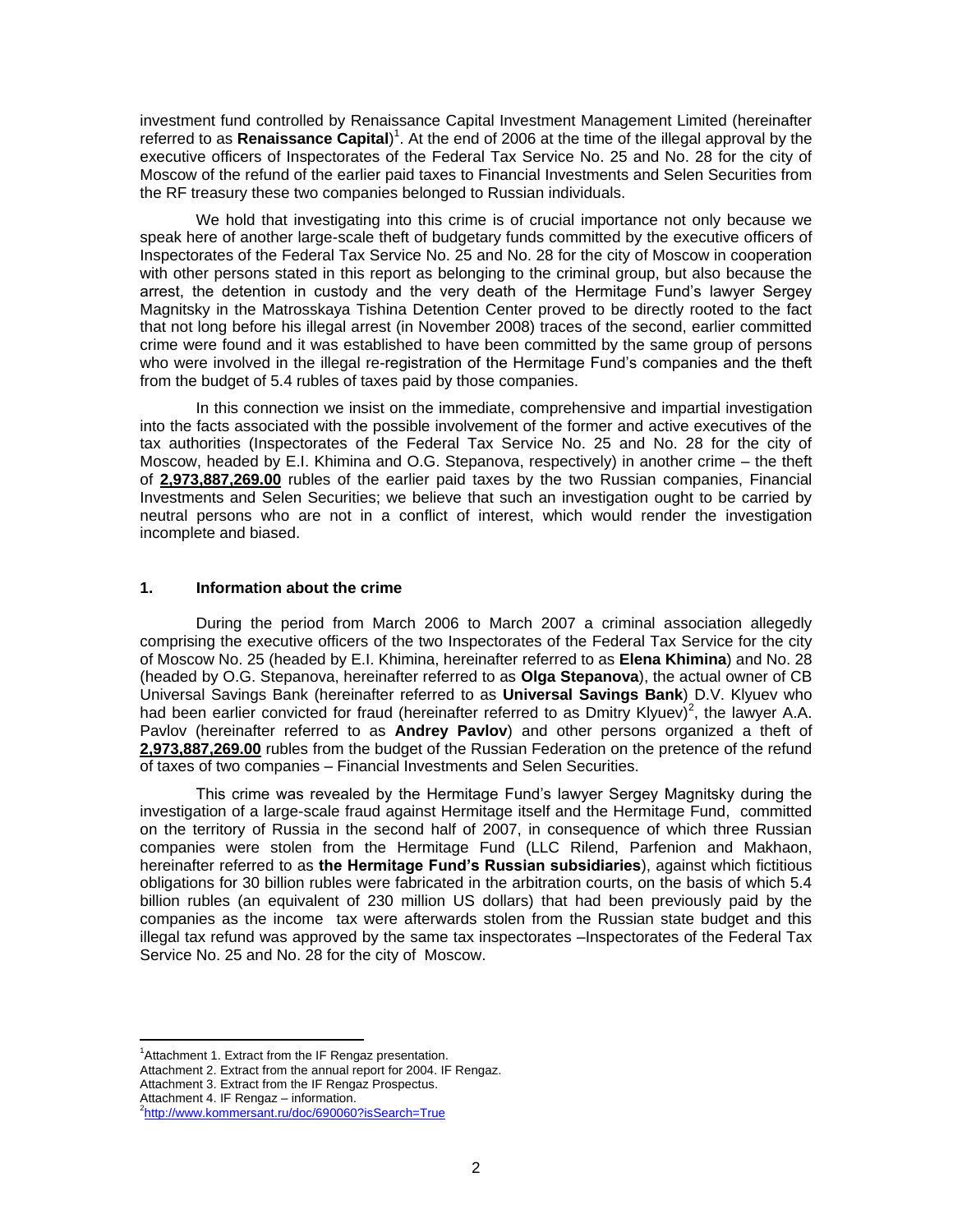The two Russian companies, Financial Investments and Selen Securities which used to belong to IF Rengaz, came to Sergey Magnitsky's attention in connection with the analysis of operations of Universal Savings Bank (owned by Dmitry Klyuev, earlier convicted for the fraud with shares of Mikhailovsky GOK), which at the end of December 2007 illegally legalized the 5.4 billion rubles stolen from the Russian budget through the approval of the fraudulent refund of the taxes paid earlier by the Hermitage Fund's companies, and in connection with the analysis of the cases, held in various Russian arbitration courts with the participation of the lawyer Andrey Pavlov, under which it was held that the Hermitage Fund had non-existing debts, which enabled the corrupted tax executives (from Inspectorates of the Federal Tax Service No. 25 and No. 28 for the city of Moscow) to arrange for the illegal tax refund from the Russian budget.

Having inquired through the e-archive of the arbitration courts for the information about other cases held with the participation of the lawyer Andrey Pavlov, Sergey Magnitsky found out that a year before the lawsuits brought against the stolen Hermitage Fund's Russian subsidiaries in the arbitration courts of Moscow and Tatarstan Andrey Pavlov had appeared in the same courts for the defense in the identical fraudulent suits against two companies – Financial Investments and Selen Securities.

From the obtained files of the legal cases with respect to these two companies it followed that in March-April 2006 on behalf of five fly-by-night companies (LLC Prior subsequently assigned to LLC Megasel<sup>3</sup>, LLC Inter-Forum<sup>4</sup>, LLC Anri-Line<sup>5</sup>, LLC Poleta<sup>6</sup>, LLC Optim-Service<sup>7</sup>) at the Arbitration Court of the Republic of Tatarstan and the Arbitration Court of Moscow five lawsuits were brought against these companies for a total amount above 21.5 billion rubles (around 787 million US dollars), as a result, more than 12.5 billion rubles (around 460 million US dollars) were collected by these courts from the two companies – Financial Investments and Selen Securities.<sup>89</sup>.

The founders and directors of the fly-by-night firms that had brought suits in the courts were persons affiliated with Universal Savings Bank<sup>10</sup>: Yu.G. Makarov, the owner and a member of the Management Board of the bank, A.N. Sheshenya (see also page 11 of the Report)<sup>11</sup> and G.N. Plaksin, the Chairman of the Board of Directors of the bank<sup>12</sup>.

The directors of the two defendants, i.e. Financial Investments and Selen securities, were Yu.A. Nesterenko and G.G. Akhmetdshin.

All the suits were held with the participation of the lawyer Andrey Pavlov, Dmitry Klyuev's partner since 2001. Pavlov appeared for the plaintiffs filing with the arbitration courts deliberately false documents.

<sup>3</sup> [http://msk.arbitr.ru/?id\\_sec=348&id=503876](http://msk.arbitr.ru/?id_sec=348&id=503876)

<sup>4</sup> [http://msk.arbitr.ru/?id\\_sec=348&id=507770](http://msk.arbitr.ru/?id_sec=348&id=507770)

<sup>&</sup>lt;sup>5</sup>[http://msk.arbitr.ru/?id\\_sec=348&id=503875](http://msk.arbitr.ru/?id_sec=348&id=503875)

<sup>6</sup> <http://docs.pravo.ru/cases/view/3c77308f-d042-41da-b410-a893022d31fa/>

<sup>&</sup>lt;sup>7</sup>[http://msk.arbitr.ru/?id\\_sec=348&id=507769](http://msk.arbitr.ru/?id_sec=348&id=507769)<br><sup>8</sup> Attechment E. Desision an agge Ne A4

Attachment 5. Decision on case No. А40-12329/06-45-117 by LLC Prior to LLC Selen Securities for recovery of 2,490,723,020 rubles of losses.

<sup>9</sup> Attachment 6. Decision on case No. А65-6851/2006 by LLC Poleta to LLC Financial Investments for recovery of 10,105,039,188 rubles of losses.<br><sup>10</sup><http://www.burocrats.ru/cgi-bin/email.cgi?data=051219154756&rubrica=229>

<sup>11</sup> Attachment 7. LLC Poleta is owned by LLC Prioritet-M, Attachment 8. LLC Prioritet-M is owned by A.N. Sheshenya.

<sup>&</sup>lt;sup>12</sup> Attachment 9. G.N. Plaksin – Director of LLC Optim-Service, the plaintiff under case No. A40-16204/06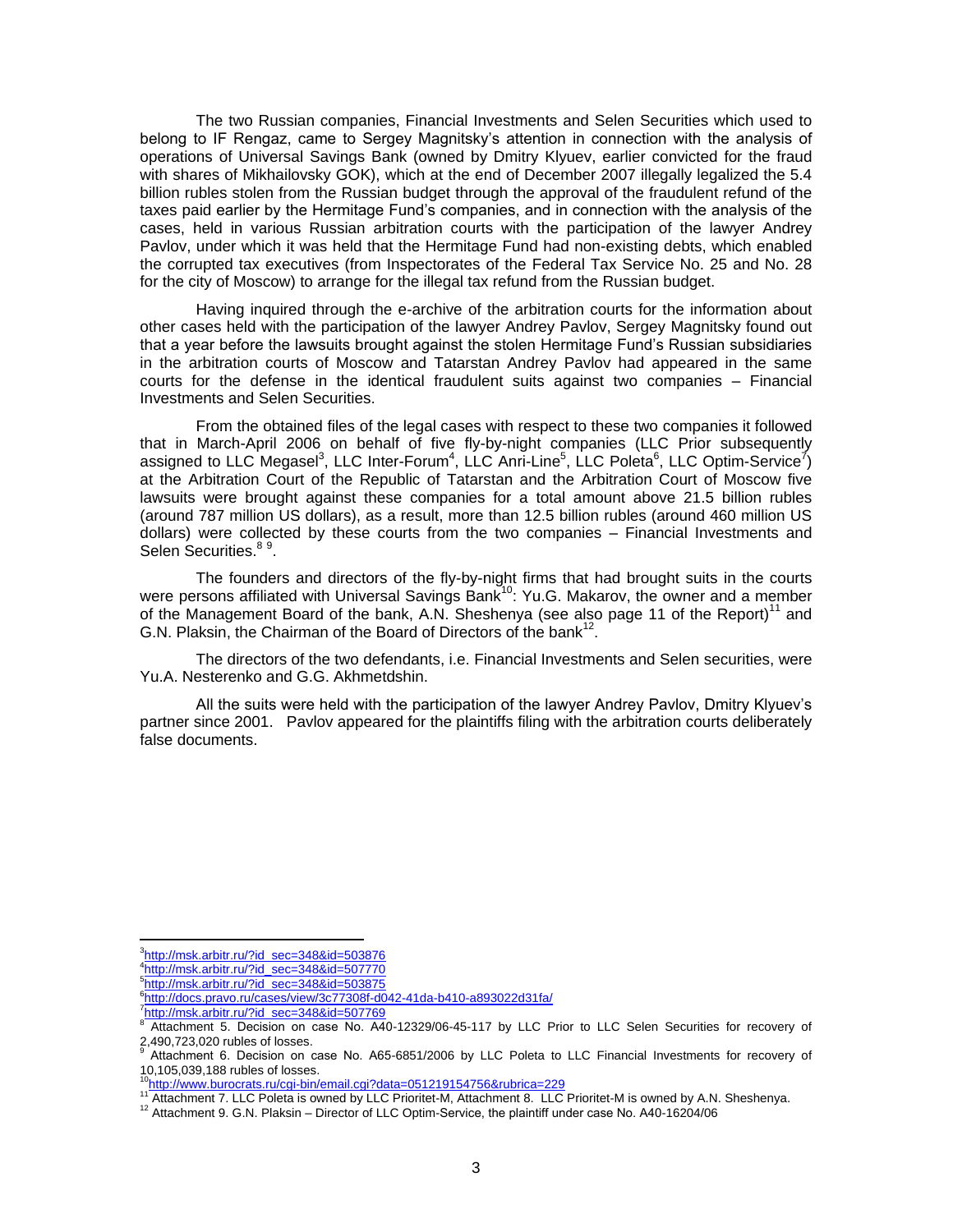In all the suits claims were validated according to one and the same scheme by using one-type forged documents. The fly-by-night companies demanded that the "defendants" compensate losses under allegedly unexecuted contacts on the supply of securities (RAO UES of Russia and JSCB Sberbank) and under agreements on compensation providing for the voluntary payment by the "defendants" – Financial Investments and Selen Securities – of the lost profit in the amount of several billion rubles.

In all the cases it was evident that the documents submitted to the courts and afterwards to the tax authorities (Inspectorates of the Federal Tax Service No. 25 and No. 28 for the city of Moscow) were forged and would stand no test. All the so-called plaintiffs claimed to have concluded multi-billion deals on the purchase of securities submitted zero statements and their "outstanding" operations with securities of Russian issuers were not reflected in their financial statements. At the same time, the "defendants" that were alleged to sell those securities had never held shares of RAO UES of Russia and JSCB Sberbank, which was reflected in their financial statements; moreover, they could not hold such shares because according to the Prospectus of IF Rengaz, which was the owner of Financial Investments and Selen Securities during the periods stated in the claims, the fund was allowed to buy on the Russian market shares of RAO Gazprom only. By a fairly strange coincidence, one of the fictitious contacts was signed on the part of LLC Financial Investments by Director L.V. Anisimova, who was the company's director when the company belonged to IF Rengaz.

Despite all this, the directors of Financial Investments and Selen Securities (G.G. Akhmetshin, Yu.A. Nesterenko) stated in the arbitration courts that they "*acknowledge and fully*  agree with the stated claims and have no objections<sup>"13</sup>. Based on these statements the arbitration justices M.A. Lopukhova (the Arbitration Court of Moscow) and I.I. Valiakhmetov (the Arbitration Court of the Republic of Tatarstan) delivered judgments in favor of the false plaintiffs represented by the lawyer Andrey Pavlov without hearing the cases on the merits, and in this way produced false financial liabilities of Financial Investments and Selen Securities.

Unlike the Hermitage Fund, which submitted to the law enforcement bodies dozens applications to initiate criminal cases immediately after it discovered the illegal re-registration of its companies and learnt about the decisions fabricated against it in the arbitration courts, neither Financial Investments and Selen Securities nor IF Rengaz, which had earlier owned them, nor Renaissance Capital, which controlled the very IF Rengaz, never filed, as far as we know, for the misappropriation of their companies or for fabricated liabilities or theft of the taxes paid by these companies.

Apparently, practically at the same time when they fabricated the court decisions, the directors of Financial Investments and Selen Securities, who had produced "with their own hand" the non-existing financial liabilities, opened new bank accounts for these companies with Universal savings Bank and re-registered the companies at new addresses by transferring them from Smolensk where the companies had been located earlier and registering them in Moscow with Inspectorates of the Federal Tax Service No. 25 and No. 28 for the city of Moscow: one of the companies, namely, Financial Investments was registered with Inspectorate of the Federal Tax Service No. 28 for the city of Moscow, headed by Olga Stepanova, the other company – Selen Securities – was registered with Inspectorate of the Federal Tax Service No.  $25^{14}$ , headed by Elena Khimina. <sup>15</sup>

<sup>&</sup>lt;sup>13</sup> Attachment 5. Decision on case No. A40-12329/06-45-117 by LLC Prior to LLC Selen Securities for recovery of 2,490,723,020 rubles of losses, Attachment 6. Decision on case No. А65-6851/2006 by LLC Poleta to LLC Financial Investments for recovery of 10,105,039,188 rubles of losses,

<sup>14</sup> Attachment 10. Extract from the Unified State Register of Legal Entities LLC Financial Investments lines 48-52 registered with Inspectorate of the Federal Tax Service No. 28 on 15.02.2006.

<sup>15</sup> Attachment 11. Extract from the Unified State Register of Legal Entities LLC Selen Securities line 5 registered with Inspectorate of the Federal Tax Service No. 25 on 15.02.2006.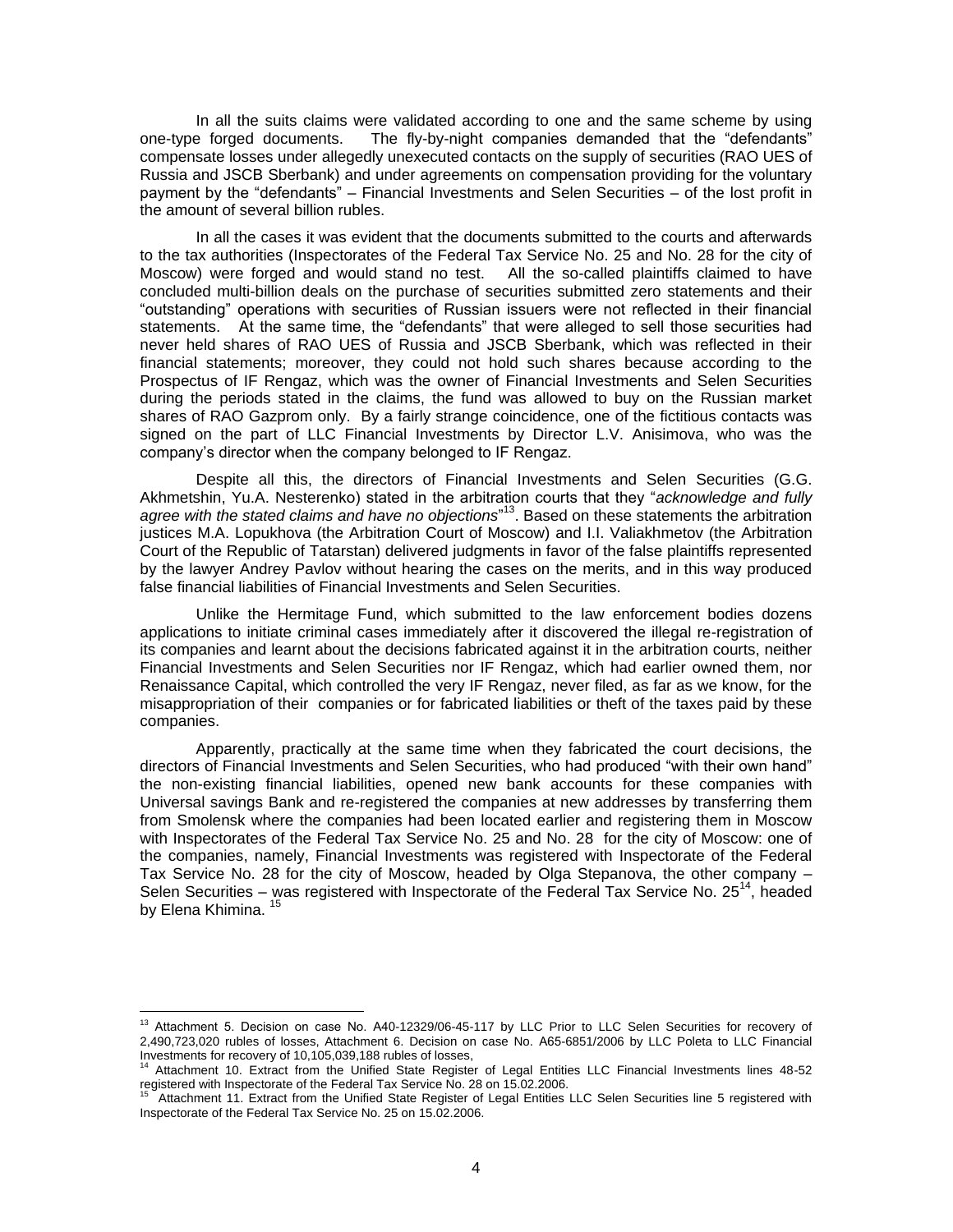When analyzing reporting forms of Universal Savings Bank, published on the RF Central Bank's web site, Sergey Magnitsky found out an unusual financial activity of the bank from December 2006 to March 2007. This activity was associated solely with operations of the two companies – Financial Investments and Selen Securities, which were far ahead on top of the 10 largest depositors according to the reports disclosed by the bank. That was what made the lawyer carry out a thorough analysis of all available information about financial activities of these companies.

Having analyzed the publicly available financial statements of the Russian companies Financial Investments and Selen Securities for the period from 2005 to 2006, Sergey Magnitsky discovered that the reports prepared according to the Russian standards <sup>16,17</sup> (for Russian tax authorities) were different from the reports prepared according to the international standards (the consolidated statements of IF Rengaz<sup>18</sup>, which owned these two companies in the given reporting period).

For example, in the international consolidated statements IF Rengaz indicated that in 2006 these Russian companies had paid the income tax arising in connection with the sale of RAO Gazprom's shares in the amount nearing 3 billion rubles (\$108 million). Whereas the Russian statements drawn up for the Russian tax authorities contained no information concerning payment of the tax; moreover, they reflected loss.

According to Sergey Magnitsky, this discrepancy in the statements for one and the same period of time might speak only of one thing: Financial Investments and Selen Securities had been deliberately re-registered by the criminal group with Tax Inspectorates No. 25 and No. 28 for the city of Moscow so that by using the fictitious decisions of the arbitration courts of Moscow and the Republic of Tatarstan and the false adjusted tax returns for 2005, prepared on the basis of the false court decisions and submitted for approval to Inspectorates of the Federal Tax Service No. 25 and No. 28 for the city of Moscow, the criminal group could illegally obtain from the treasury of the Russian Federation 2.97 billion rubles, an allegedly overpaid income tax.

This conclusion of S.L. Magnitsky was afterwards supported by the data on the payment by the RF Federal Treasury Department of the income tax refund approved by false pretences by Inspectorate of the Federal Tax Service No. 28 for the city of Moscow (headed by Olga Stepanova). This money was received on the accounts of Financial Investments at two banks by the following tranches:

At CB Universal Savings Bank (account No. 40702810500000000128):

14.11.06 - Payment order 3 – 100,000,000 (one hundred million) rubles;

14.11.06 – payment order 4 – 100,000,000 (one hundred million) rubles;

24.11.06 – payment order 4 – 500,000,000 (five hundred million) rubles;

At CB Stolitsa (ex CB Visavi) (account No. 4070281050001000 7019):

20.12.06 – Payment order 8 – 100,000,000 (one hundred million) rubles;

20.12.06 – payment order 13 – 300,000,000 (three hundred million) rubles;

21.12.06 – payment order 6 – 200,000,000 (two hundred million) rubles;

<sup>&</sup>lt;sup>16</sup> Attachment 12. Financial statements of LLC Financial Investments for 2006.

<sup>17</sup> Attachment 13. Financial statements of LLC Selen Securities for 2006.

<sup>18</sup> Attachment 14. Financial statements of IF Rengaz for 2006, page 8.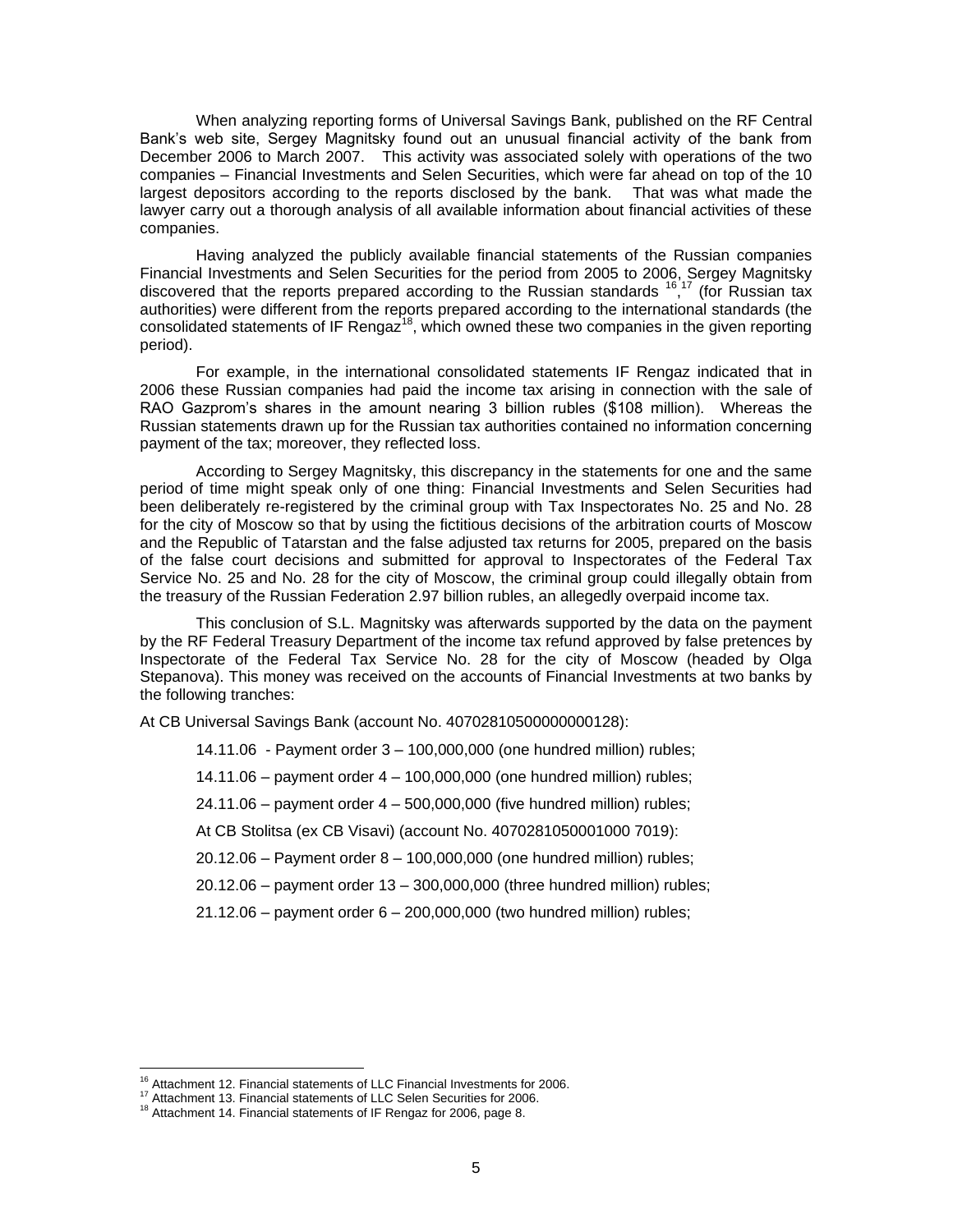21.12.06 – Payment order 10 – 300,000,000 (three hundred million) rubles;

22.12.06 – payment order 47 – 143,551,562 (one hundred forty three million five hundred fifty one thousand five hundred sixty two) rubles;

 $22.12.06$  – payment order  $50 - 232.635,707$  (two hundred thirty two million six hundred thirty five thousand seven hundred seven) rubles;

ALL the money received from the Federal Treasury Department at CB Stolitsa was immediately transferred, but in a changed breakdown, to Universal Savings Bank to the account of the same Financial Investments (account No. 40702 810 5 000 000 00128). The money was transferred by the following payments:

27.12.06 – payment order 688 – 476,187,269 (four hundred seventy six million one hundred eighty seven thousand two hundred sixty nine) rubles;

10.01.07 – payment order 1 – 430,000,000 (four hundred thirty million) rubles;

11.01.07 – payment order 2 – 369,998,000 (three hundred sixty nine million nine hundred ninety eight thousand) rubles.

In this way, all the money stolen from the Russian budget at the end of 2006 on the pretence of the income tax refund to Financial Investments, approved by the tax inspectorate headed by Olga Stepanova, was accumulated in CB Universal Savings Bank in the amount of **2,376,187,269 rubles**.

This conclusion of S.L. Magnitsky is also supported by the data on the payment by the RF Federal Treasury Department of the income tax refund in the amount of **597,700,000 rubles**, approved by false pretences by Inspectorate of the Federal Tax Service No. 25 for the city of Moscow (headed by Elena Khimina) with respect to the second company – Selen Securities – to account No. 40702 810 2 000 000 00127 with CB Universal Savings Banks. The money was transferred by the following tranches:

 $28.03.07$  – payment order  $8 - 435.877.310$  (four hundred thirty five million eight hundred seventy seven thousand three hundred ten) rubles;

28.03.07 – payment order 9 – 161,822,690 (one hundred sixty one million eight hundred twenty two thousand six hundred ninety) rubles.

With respect to these two Russian companies alone the total amount of the state-owned funds stolen from the RF Treasury by decisions of executives approved at the end of 2006 by the tax inspectorates headed by **Olga Stepanova and Elena Khimina amounted to 2,973,887,269.00 rubles.**

So, during the period from March 2006 to March 2007 the criminal group organized a step-by-step theft from the Russian budget of almost 3 billion rubles through the illegal approval of the refund of the income tax paid to the budget earlier by the two companies: Financial Investments and Selen Securities, on the basis of forged documents; specifically, the criminal group successively took the following steps:

1) re-registration of the companies at a new address and tax registration with Inspectorate of the Federal Tax Service No. 28 and No. 25 for the city of Moscow, headed by Olga Stepanova and Elena Khimina, respectively;

2) opening of new settlement accounts with Universal Savings Bank owned by Dmitry Klyuev, earlier convicted for fraud, and one suspense account with CB Stolitsa;

3) acknowledgement by the arbitration courts of the claims based on the falsified documents for the amount of 12,595,762,209 rubles, which produced artificially created liabilities under non-existing obligations;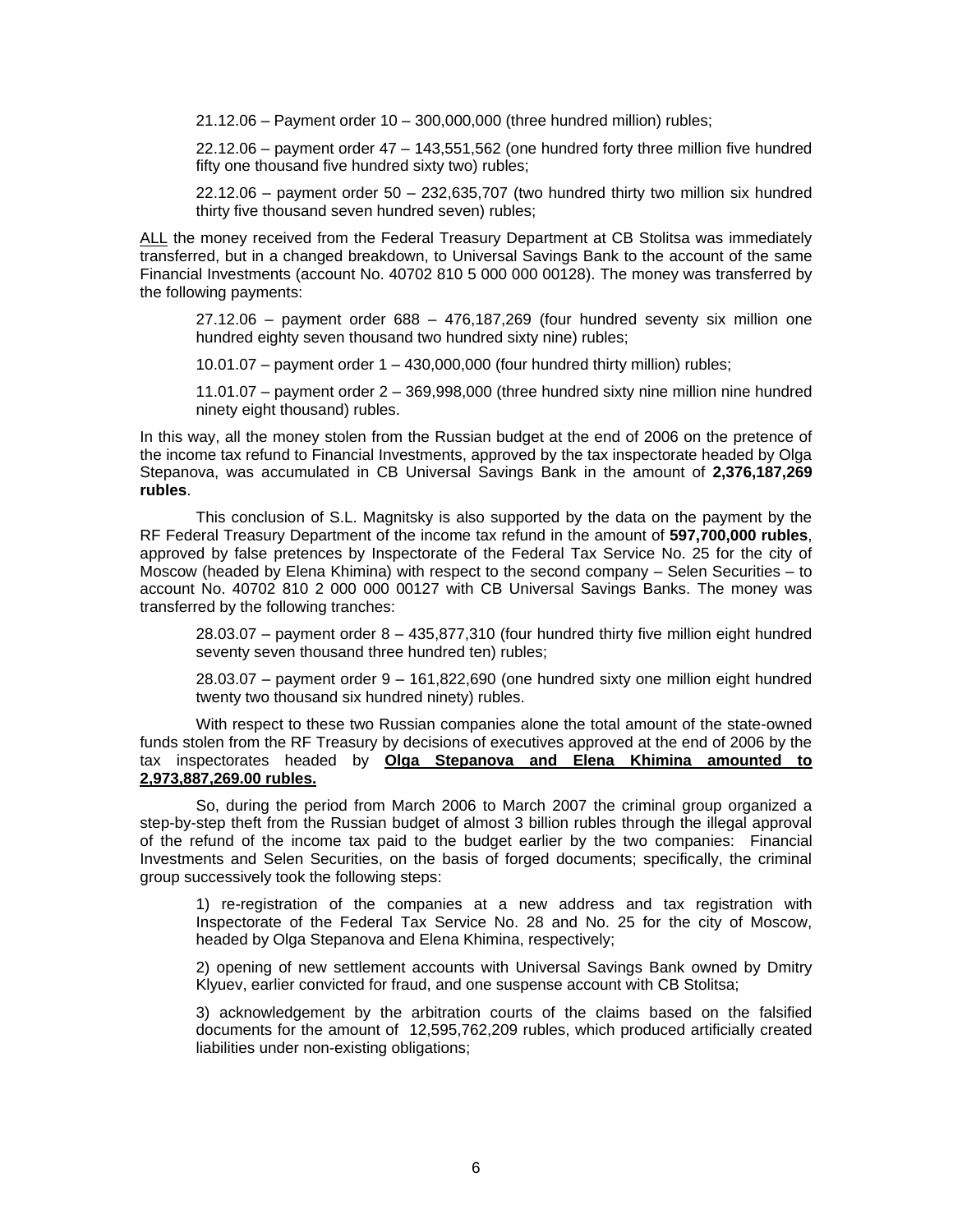4) submission of false adjusted tax returns and applications for the illegal income tax refund to Inspectorates of the Federal Tax Service No. 28 and No. 25 for the city of Moscow headed by Olga Stepanova and Elena Khimina;

5) receipt from the RF Treasury on the settlement accounts of Financial Investments and Selen Securities opened with Universal Savings Bank of the entire illegal income tax refund in the amount of 2,973,887,269.00 rubles.

The transfer of a significant part of the stolen money from the RF Treasury was carried out by decision of the executives of Inspectorates of the Federal Tax Service No. 25 and No. 28 for the city of Moscow by nine bank payments from 14 November 2006 to 22 December 2006.

Already by the end of the first working week after the New Year and Christmas holidays, by 12 January 2007 all the money transferred from the RF Treasury by decision of the executives of Inspectorates of the Federal Tax Service No. 25 and No. 28 for the city of Moscow to the accounts of Financial Investments and Selen Securities was accumulated by the criminal group in one bank – CB Universal Savings Bank.

The remainder was transferred from the RF Treasury to the accounts of Selen Securities at CB Universal Savings Bank by two more tranches dated 28 March 2007.

### **The criminal group resorted to a rather specific tax base zeroing method:**

For the purpose of stealing the treasury funds the criminal group first produced fictitious grounds for the tax return by filing in March-April 2006 with the Arbitration Court of the Republic of Tatarstan and the Arbitration Court of Moscow 5 claims for the total amount of 21,595,039,698.00 rubles, of which the stated claims were satisfied for the amount of  $12,595,762,209.00$  rubles<sup>19</sup>. The said amount appeared to be comparable to the tax base of these companies for 2005, out of the income of which the companies accrued and paid the income tax at the beginning of 2006. This allowed the criminal group to submit false "adjusted" tax returns which falsely stated that all the past revenues had been allegedly zeroed towards the expenses for the same period. For this the criminal group re-registered the companies with Tax Inspectorates No. 28 and No. 25 for the city of Moscow headed by Olga Stepanova and Elena Khimina and opened accounts with Universal Savings Bank, to which all the money stolen from the state in the amount of 2,973,887,269.00 rubles was subsequently transferred.

#### **The criminal intent or criminal negligence of the executives of Inspectorates of the Federal Tax Service No. 25 and No. 28:**

This theft of the treasury funds would have been impossible but for the deliberate assistance or the criminal negligence of the tax executives who did not provide for the verification of the submitted false applications for the income tax refund for the previous period in accordance with the requirements of the applicable laws. Any audit of the counterparties of Financial Investments and Selen Securities would have shown that the so-called counterparties that allegedly concluded multi-billion deals presented zero financial statements, which reflected none of such deals. Similarly, any in-office audit of Financial Investments and Selen Securities themselves would have revealed that these companies never held shares of RAO UES of Russia and JSCB Sberbank and did not conduct operations with these securities. Any inquiry to the arbitration courts would have revealed that the directors who had signed the false adjusted tax returns voluntarily acknowledged in the court sessions liabilities under non-existing obligations. Only on account of the willful actions of the executives of Inspectorates of the Federal Tax Service No. 25 and No. 28 Elena Khimina and Olga Stepanova, who withdrew from carrying out a real verification of the falsified corrected tax returns and approved **the tax refund for nearly 3 billion rubles**, the criminal group succeeded in putting its plan into practice.

<sup>&</sup>lt;sup>19</sup> Attachment 5. Decision on case Nº A40-12329/06-45-117 OOO brought by Prior against Selen Securities to recover 2,490,723,020 rubles in losses. Attachment 6. Decision on case No. А65-6851/2006 brought by Poleta against Financial Investments, Ltd. to recover 10,105,039,188 rubles in losses.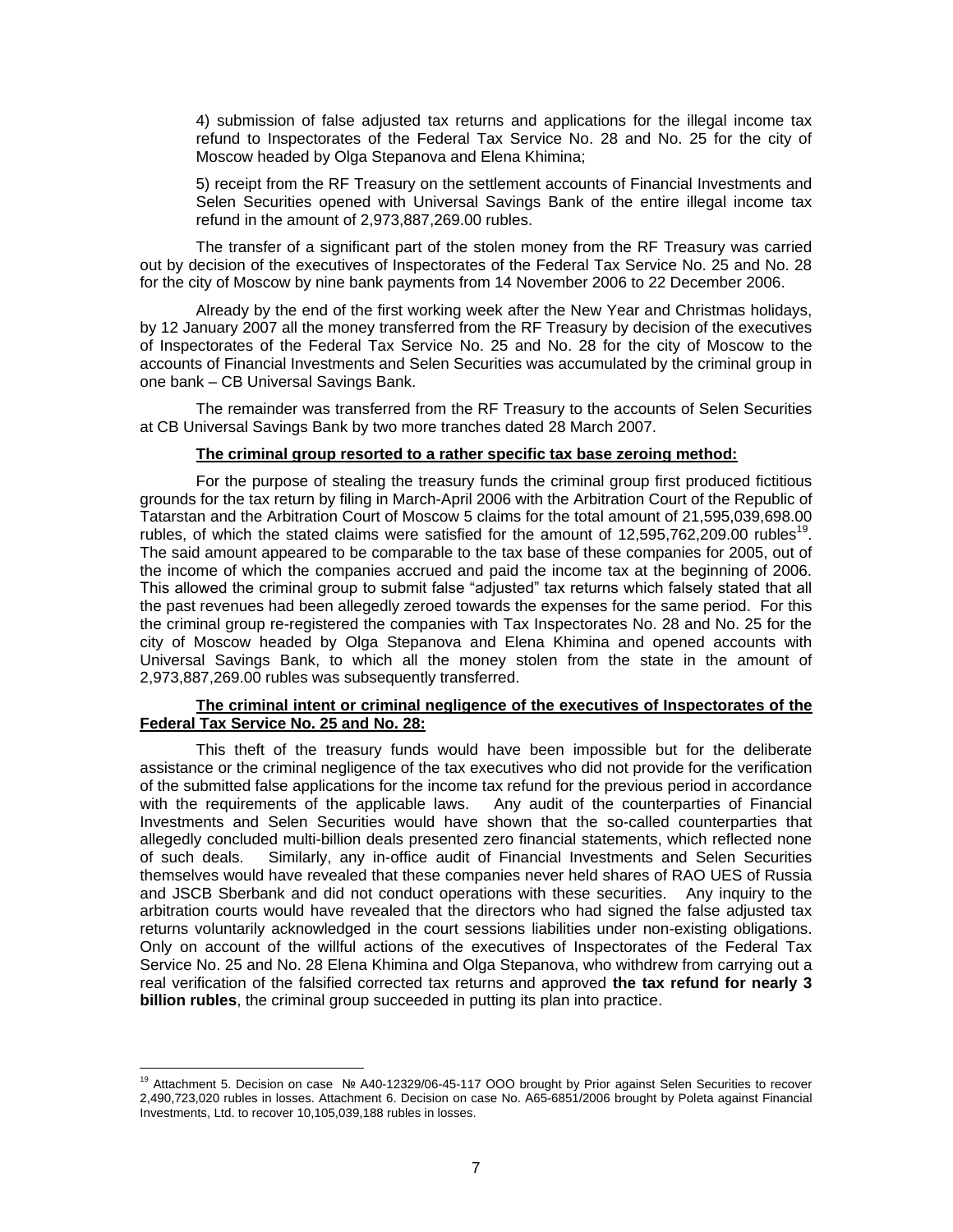# **2. Theft in 2006 – beginning of 2007 of 3 billion rubles from the RF treasury by the same criminal group, which a year later (December 2007) stole the taxes paid by the Russian companies stolen from the Hermitage Fund.**

From the investigation carried out by Sergey Magnitsky it followed that the same criminal group that had arranged for the theft of the taxes paid by Financial Investments and Selen Securities to the budget organized a year later the illegal misappropriation of the Hermitage Fund's Russian subsidiaries and the subsequent theft of the income taxes paid by the said subsidiaries.

The similar methods used for both thefts testify to the fact they the thefts were organized and carried out by one and the same criminal group, in particular:

- **The group used the same arbitration courts:** In case with the stolen Russian subsidiaries of the Hermitage Fund in 2007 as well as in case with Financial Investments and Selen Securities in 2006 the lawsuits were brought to the same arbitration courts, namely: the Arbitration Court of Moscow<sup>20</sup>,<sup>21</sup> and the Arbitration Court of the Republic of Tatarstan (Kazan)<sup>22, 23</sup>;
- **The group used the same securities purchase contracts:** The lawsuits (obtained and  $\bullet$ investigated into from the files of the court cases), which were brought with respect to Financial Investments and Selen Securities and, in the long run, produced fictitious obligations, were structured by using three types of the so-called contracts: "Framework Contract", "Securities Purchase Contract" and "Termination Contract<sup>"24</sup>,<sup>25</sup>. A similar structuring and the same types of contracts were re-used by the criminal group a year later for the purpose of stealing the taxes paid by the Hermitage Fund's Russian subsidiaries<sup>26</sup>,<sup>27</sup>;
- **The group used the same tactics in the arbitration courts:** According to the court files, the lawyers allegedly acting in the interests of the defendants – Financial Investments and Selen Securities – acknowledged the authenticity of the fictitious contracts by fully recognizing all stated obligations and admitting all fictitious claims  $^{28}$ . The same tactics were used in the course of the court hearings against the stolen Hermitage Fund's Russian subsidiaries a year later<sup>29</sup>,<sup>30</sup>;

 $^{20}$  Lawsuits filed with the arbitration court of Moscow to LLC Financial Investments and LLC Selen Securities in March 2006:<http://www.rostnadzor.ru/arbitr/2006/03/>

<sup>21</sup> Lawsuits filed with the arbitration court of Moscow to LLC Rilend in March 2006:

<http://www.rostnadzor.ru/arbitr/2007/10/><br><sup>22</sup> Attachment 6. Decision on case No. A65-6851/2006 by LLC Poleta to LLC Financial Investments for recovery of 10,105,039,188 rubles of losses.

<sup>23</sup> Attachment 15. Decision on case No. А65-26689/2007 by LLC Grand-Aktiv to LLC Parfenion for recovery of 13,880,521,978 rubles of losses.

<sup>&</sup>lt;sup>4</sup> Attachment 16. Falsified contracts between LLC Poleta and LLC Financial Investments, used by the criminals in 2006.

<sup>25</sup> Attachment 17. Falsified contracts between LLC Optim-Service and LLC Selen Securities, used by the criminals in 2006.<br><sup>26</sup> Attachment 18. Falsified contracts between LLC Grand-Aktiv and LLC Parfenion, used by the criminals in 2007.

<sup>27</sup> Attachment 19. Falsified contracts between CJSC Logos Plus and LLC Makhaon, used by the criminals in 2007.

<sup>28</sup> Attachment 20. Acknowledgement by LLC Financial Investments of the claim for more than 10 billion rubles of the lost profit from case No. А65-6851-2006.

Attachment 21. Acknowledgement of the falsified claims in case No. A56-22479/2007 by CJSC Logos Plus to LLC Rilend

 $30$  Attachment 22. Acknowledgement of the falsified claims in case No. A65-26689-2007 by LLC Grand-Aktiv to LLC Parfenion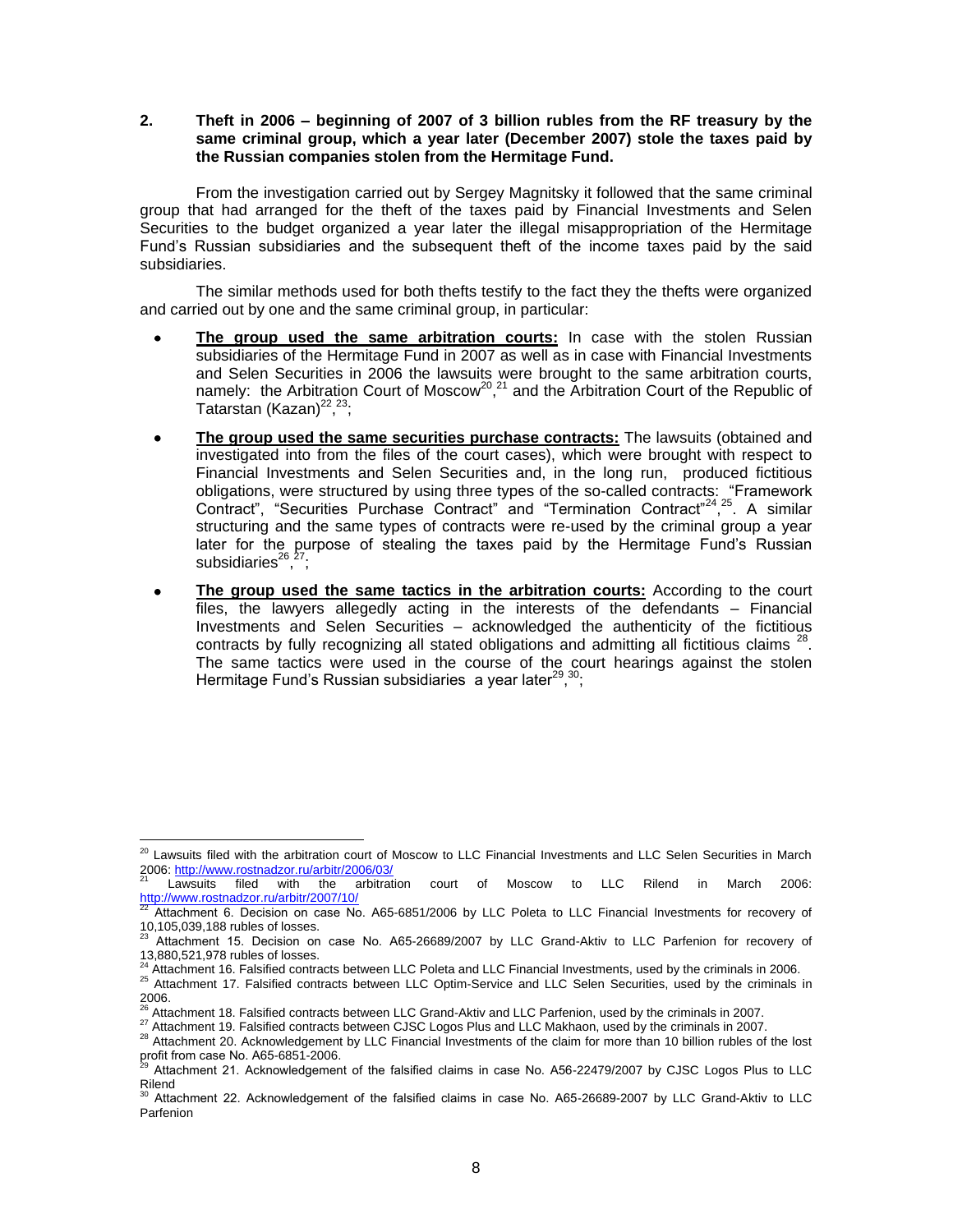**The group resorted to fictitious court decisions with the aim to reduce the tax base for the tax on the income of the previous periods:** In both cases the criminal group secured itself with illegal court decisions for the amounts sufficient to zero all the obtained income of the previous periods and to demand afterwards on false pretences the earlier paid taxes from the Russian budget. For example, in the case with Financial Investments and Selen Securities the Arbitration Courts of Moscow and the Republic of Tatarstan (Kazan) adjudged for an amount of  $12,595,762,209.00$  rubles $^{31}$ , which was sufficient to fully zero all the obtained income of the previous periods.

Besides the similarity in the methods used by the criminals, it is important to take into account the conduct of the persons involved in the fraudulent lawsuits against the stolen Hermitage Fund's Russian subsidiaries in 2007 as well as against Financial Investments and Selen Securities a year before, in 2006, in particular:

- Aleksey Nikolaevich Sheshenya A.N. Sheshenya controlled LLC Poleta<sup>32</sup> the company in whose favor the Arbitration Court of the Republic of Tatarstan (Kazan) adjudged in April 2006 against Financial Investments 10,105,039,188.00 rubles. A.N. Sheshenya is also a founder of LLC Grand Aktiv $33$  - the company in whose favor the same Arbitration Court of the Republic of Tatarstan (Kazan) adjudged against LLC Parfenion (one of the stolen Hermitage Fund's subsidiaries), just a year later;
- **Andrey Alekseevich Pavlov** the lawyer Andrey Pavlov represented interests of the plaintiff LLC Poleta in the fraudulent lawsuit in the Arbitration Court of the Republic of Tatarstan (Kazan) against Financial Investments<sup>34</sup> in April 2006. A year later the same lawyer represented interests of the plaintiff LLC Grand Aktiv in the fraudulent lawsuit in the Arbitration Court of the Republic of Tatarstan (Kazan) against LLC Parfenion (one of the stolen Hermitage Fund's Russian subsidiaries)<sup>35</sup>; in 2007 in another lawsuit against LLC Rilend (the second of the stolen Hermitage Fund's Russian subsidiaries) on the claim of CJSC Logos Plus<sup>36</sup> the same lawyer unlawfully represented interests of the defendant, i.e. the adverse party. A similar role was played by his wife, the lawyer Yulia Mikhailovna Maiorova, who unlawfully represented interests of the defendant LLC Makhaon (the third of the stolen Hermitage Fund's Russian subsidiaries) $37$ .

 $\overline{a}$ <sup>31</sup> Attachment 5. Decision on case No. A40-12329/06-45-117 by LLC Prior to LLC Selen Securities for recovery of 2,490,723,020 rubles of losses, Attachment 6. Decision on case No. А65-6851/2006 by LLC Poleta to LLC Financial Investments for recovery of 10,105,039,188 rubles of losses

<sup>32</sup> Attachment 7. LLC Poleta is owned by LLC Prioritet-M re-named into LLC Yugspetsmontazh, Attachment 8. LLC Prioritet-M is owned by A.N. Sheshenya.

<sup>&</sup>lt;sup>33</sup> Attachment 23. Confirmation that LLC Grand-Aktiv is owned by A.N. Sheshenya.

<sup>&</sup>lt;sup>34</sup> Attachment 24. Power of Attorney to the lawyer A.A. Pavlov from case No. A65-6851-2006 and the calculation of the

stated claims signed by A.A. Pavlov.<br><sup>35</sup> Attachment 27. The lawyer A.A. Pavlov represents the plaintiff – LLC Grand-Aktiv with the falsified claims in case No. A65-26689-2007

<sup>36</sup> Attachment 25. Power of Attorney to the lawyer A.A. Pavlov from case No. А56-22479/2007

and the acknowledgement of the falsified claims signed by A.A. Pavlov.<br><sup>37</sup> Attachment 26. Power of Attorney to the lawyer Yu.M. Mayorova, the wife of the lawyer A.A. Pavlov, from case No. A56-22474/2007 and the minutes of the court hearing at which Yu.M. Mayorova acknowledges the falsified claims.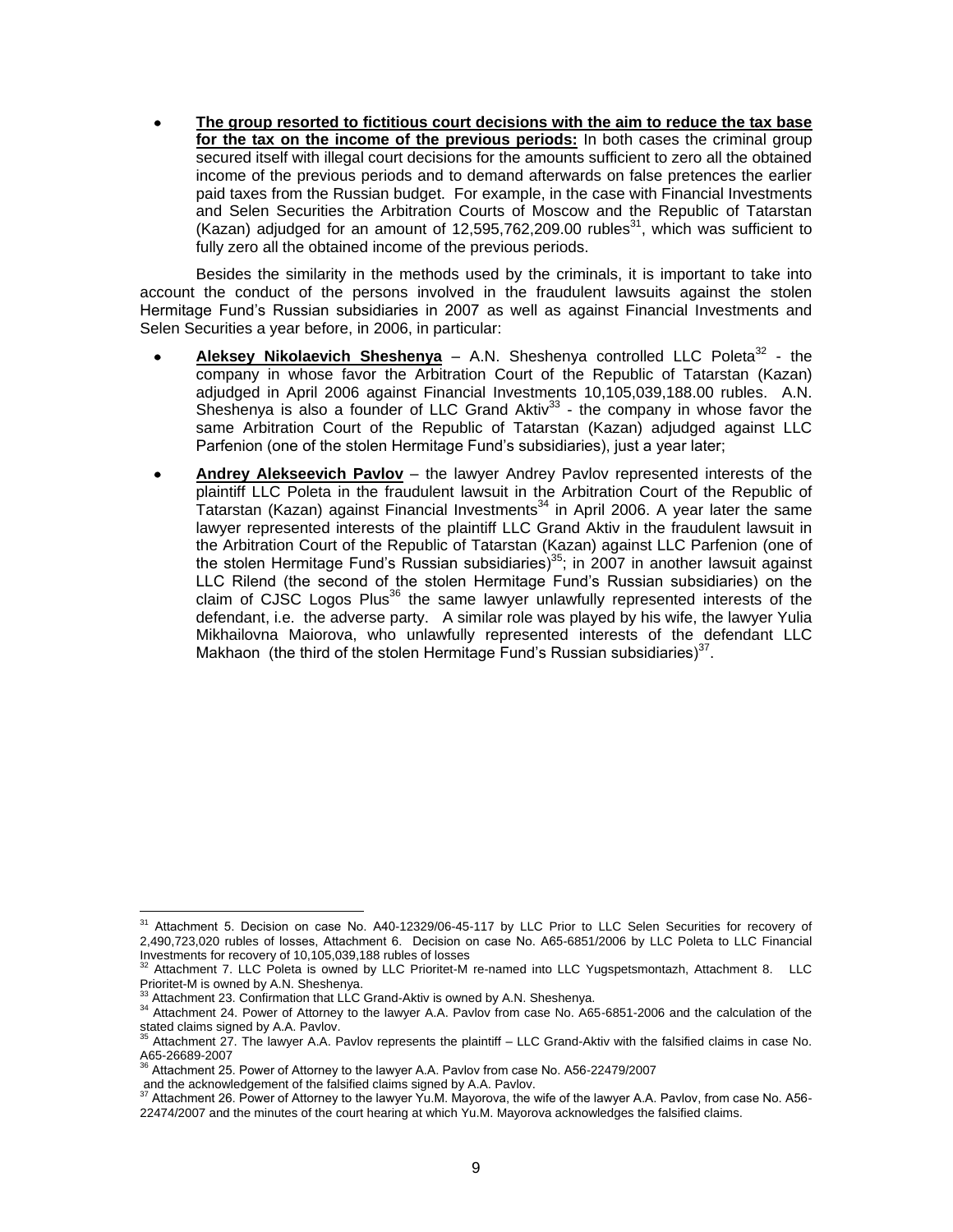**Gennadiy Nikolaevich Plaksin** – G.N. Plaksin, the General Director of LLC Optim-Service<sup>38</sup>, which in 2006 brought suits against Selen Securities in the Arbitration Court of Moscow The same G.N. Plaksin was the sole founder and the General Director of LLC Instar<sup>39</sup>, which a year later, in 2007, brought fictitious lawsuits against LLC Rilend (one of the stolen Hermitage Fund's Russian subsidiaries) in the Arbitration Court of Moscow.<sup>40</sup>. The same G.N. Plaksin was also the Chairman of the Management Board of Universal Savings Bank – the bank where the criminal group accumulated all the money stolen by the criminal group through the illegal approval by the executives of Inspectorates of the Federal Tax Service No. 25 and No. 28 for the city of Moscow.<sup>41</sup>.

# **3. The direct connection between the discovery by S.L. Magnitsky of the theft of the budgetary funds through the illegal approval of the refund of the income tax of Financial Investments and Selen Securities and Magnitsky's arrest, torturing in the custody and death.**

On 7 October 2008 S.L. Magnitsky testified to the investigator of the Investigation Department for the city of Moscow of the Investigative Committee at the RF Prosecutor's Office S.E. Gordievsky about the involvement of the tax officials of Inspectorates of the Federal Tax Service No. 28 and No. 25 for the city of Moscow, headed by Olga Stepanova and Elena Khimina, and the officers of the Main Internal Affairs Department for the city of Moscow P.A. Karpov and A.K. Kuznetsov in the theft from the Russian budget of 5.4 billion rubles of taxes earlier paid by the companies stolen from the Hermitage Fund.

On 6 November 2008 S.L. Magnitsky gave an interview to Business Week magazine, in which he recounted the results of his investigation: that he discovered yet another theft of budgetary funds committed a year earlier by a similar fraudulent approval of the tax refund through the same tax inspectorates, by the same lawyers and with the use of the same bank as in the case with the theft of the taxes paid by the Hermitage Fund's companies a year later. All that time S.L. Magnitsky was sending numerous inquiries collecting information about these two companies – Financial Investments and Selen Securities, and about other companies which he suspected of similar crimes committed by the same criminal group comprising tax and law enforcement officials.

On 12 November 2008 by decision of the Deputy Director of the Investigative Committee at the Russian Interior Ministry Oleg Logunov (afterwards transferred to the RF General Prosecutor's Office) Lieutenant Colonel A.K. Kuznetsov and three of his subordinates were included in the investigation team investigating into criminal case No. 153123 fabricated under the report of the Russian Federal Security Service, headed by O.F. Silchenko. It was no other but A.K. Kuznetsov against whom a month earlier S.L. Magnitsky had delivered incriminating testimony pointing at his direct involvement in the illegal seizure of the title documents of the Hermitage Fund's Russian companies, used for their illegal re-registration, and voicing his suspicions about A.K. Kuznetsov's involvement in the organization of the theft of the taxes paid by the Hermitage Fund's companies.

 $^{38}$  Attachment 9. G.N. Plaksin – Director of LLC Optim-Service, the plaintiff under case No. A40-16204/06

<sup>&</sup>lt;sup>39</sup> Attachment 28. Extract from the Unified State Register of Legal Entities, G.N. Plaksin – General Director and the owner  $\frac{1}{20}$  LLC Instar.

Attachment 29. Statement of claim from LLC Instar, signed by G.N. Plaksin.

<sup>41</sup>http://www.burocrats.ru/cgi-bin/email.cgi?data=051219154756&rubrica=229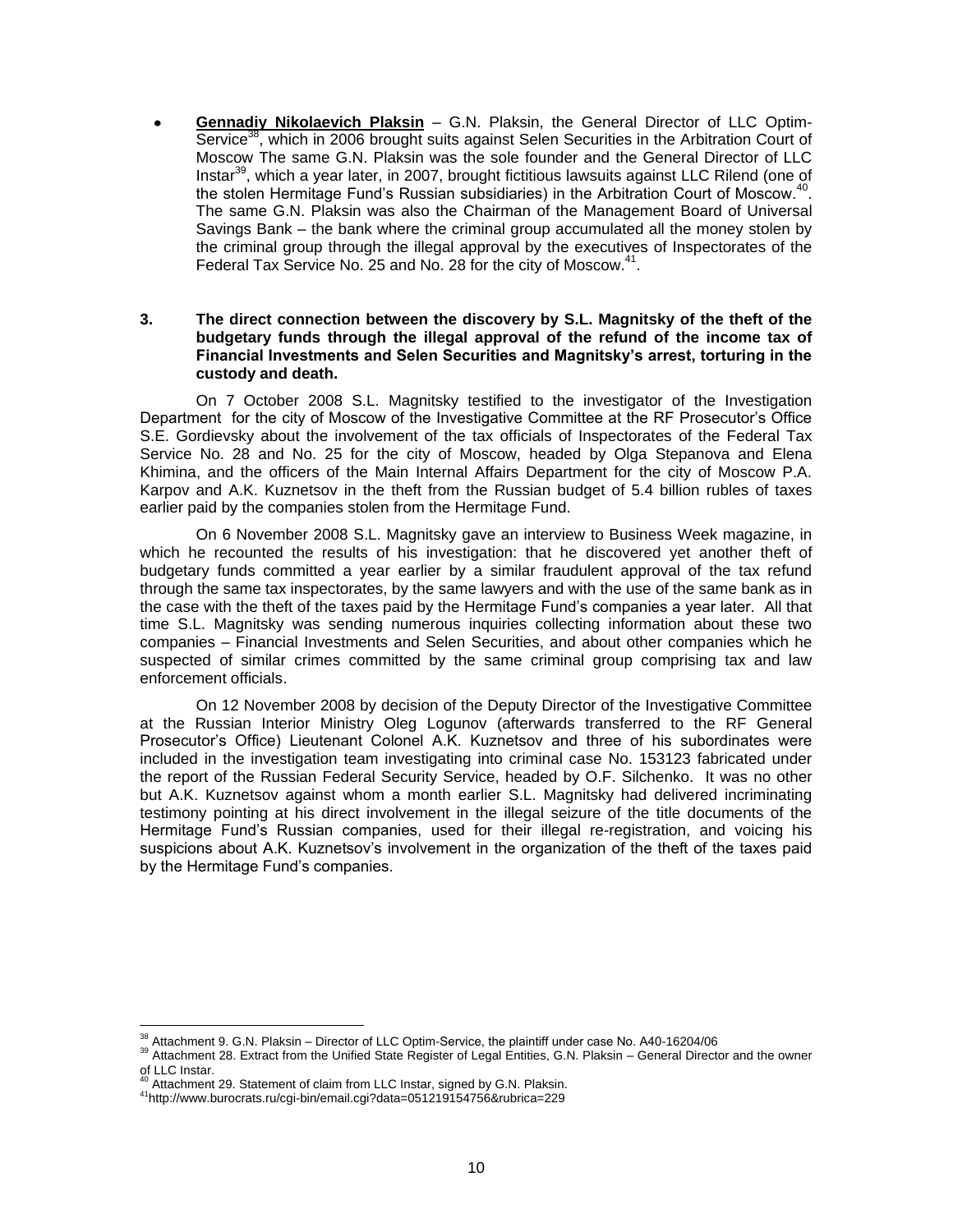On 24 November 2008 Investigator O.F. Silchenko signed the order authorizing Lieutenant Colonel A.K. Kuznetsov to bring S.L. Magnitsky. That very day two of subordinates of Lieutenant Colonel Artyom Kuznetsov – A.O. Droganov and A.A. Krechetov – came to S.L. Magnitsky's home and arrested him with the participation of false witnesses acting under nonexisting passports. During the arrest and search at S.L. Magnitsky's place the officers seized the original documents, which confirmed that the real owner of CB Universal Savings Bank was Dmitry Klyuev and evidenced that Dmitry Klyuev had dealt with the Renaissance Capital structures regarding the organization of the tax refund on the basis of court decisions before the refund of the taxes of Financial Investments and Selen Securities, at least **since 2002**.

On 13 October 2009 S.L. Magnitsky made a statement to Investigator R.A. Gritsay: Magnitsky stated his being held in the pre-trial detention as a hostage of Lieutenant Colonel Artyom Kuznetsov and Major Pavel Karpov, whom he suspected of being involved in the theft of the budgetary funds, and that he was under the strongest psychological and physical pressure exerted to make him retract the testimony against the tax and law enforcement officers.

That very day, 13 October 2009, our law firm representing interests of the Hermitage Fund sent to the RF General Prosecutor Yu.Ya. Chaika and several other Russian authorities a notice reporting on the systematic thefts, revealed by S.L. Magnitsky, of the budgetary funds by Inspectorate of the Federal Tax Service No. 28 and Inspectorate of the Federal Tax Service No. 25 for the city of Moscow, headed by Olga Stepanova and Elena Khimina, for a total amount above 11.2 billion rubles, including nearly 3 billion rubles stolen through the illegal refund of the income tax to Financial Investments and Selen Securities.

A month later, on 16 November 2009, S.L. Magnitsky was found dead, with the body bearing marks of fighting, in the one-man cell of the Matrosskaya Tishina detention center where he had been brought, as it was said, to be provided with medical aid.

After S.L. Magnitsky's death the RF President D.A. Medvedev ordered to investigate into the circumstances of Magnitsky's tragic death. Such an investigation can be carried out only taking into account the entirety of the circumstances of Magnitsky's illegal criminal prosecution and arrest. However, the investigation remains in the hands of the same officers of the Russian Interior Ministry and the supervising officials of the RF Prosecutor's Office, who were accused by S.L. Magnitsky himself of stealing the budgetary funds and who should be the main suspects in the case initiated in connection with S.L. Magnitsky's death. All these officers and officials are in an inadmissible "conflict of interest": acknowledging the illegality of the criminal prosecution of S.L. Magnitsky, they are forced in fact to testify against themselves. As a result, relying on the assistance of the high-ranking officials of the RF Prosecutor's Office, the persons involved in the theft of the budgetary funds cynically charged the crimes they had committed on S.L. Magnitsky, the man who had exposed these crimes. As it follows from the official statement of the RF General Prosecutor's Office, headed by Yu.Ya. Chaika, dated 1 June 2011, in violation of all internationally recognized rules and standards of the criminal proceedings the Russian Interior Ministry and the RF Prosecutor's Office itself declared the knowingly innocent S.L. Magnitsky posthumously guilty of the organization of the thefts of funds from the Russian budget, revealed by Magnitsky.

In this context the investigation of the theft of **3 billion rubles** by the executives of Inspectorates of the Federal Tax Service No. 25 and No. 28 for the city of Moscow through the illegal refund of taxes to Financial Investments and Selen Securities in December 2006 – March 2007 becomes of fundamental importance.

This theft that had taken place a year before the misappropriation of the Hermitage Fund's companies and the stealing of the 5.4 billion rubles of the taxes paid by them, committed with the approval of the top executives of the same tax authorities, with the participation of one and the same bank and with the involvement of the same lawyers, the same courts and the same criminals, is ample evidence of S.L. Magnitsky's innocence and directly points to the real organizers of the theft – the top executives of the tax authorities Olga Stepanova and Elena Khimina, the Russian Interior Ministry officers Artyom Kuznetsov and Pavel Karpov, the actual